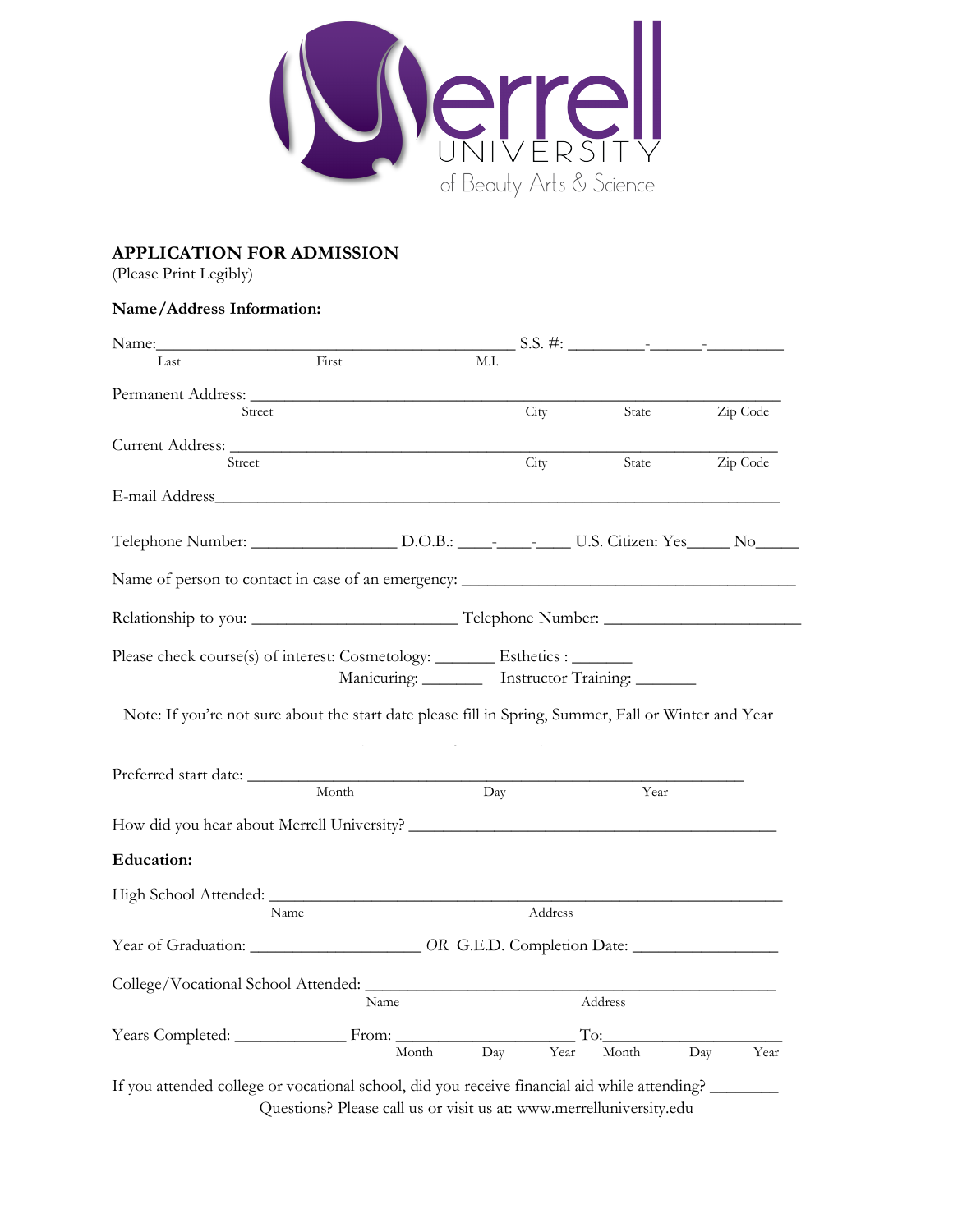**References:** Please list three references.

| 1)                                                                                                                                                                             | Name: Relationship to You:                                                                                                                                                                                                    |  |                |  |
|--------------------------------------------------------------------------------------------------------------------------------------------------------------------------------|-------------------------------------------------------------------------------------------------------------------------------------------------------------------------------------------------------------------------------|--|----------------|--|
|                                                                                                                                                                                |                                                                                                                                                                                                                               |  |                |  |
| Street                                                                                                                                                                         | City                                                                                                                                                                                                                          |  | State Zip Code |  |
|                                                                                                                                                                                |                                                                                                                                                                                                                               |  |                |  |
| 2)                                                                                                                                                                             | Name: Name: Name: Name: Name: Name: Name: Name: Name: Name: Name: Name: Name: Name: Name: Name: Name: Name: Name: Name: Name: Name: Name: Name: Name: Name: Name: Name: Name: Name: Name: Name: Name: Name: Name: Name: Name: |  |                |  |
|                                                                                                                                                                                |                                                                                                                                                                                                                               |  |                |  |
| Street                                                                                                                                                                         | $\overline{\mathrm{City}}$                                                                                                                                                                                                    |  | State Zip Code |  |
|                                                                                                                                                                                |                                                                                                                                                                                                                               |  |                |  |
| 3) Name: <u>Name:</u> Relationship to You:                                                                                                                                     |                                                                                                                                                                                                                               |  |                |  |
|                                                                                                                                                                                |                                                                                                                                                                                                                               |  |                |  |
| Street                                                                                                                                                                         | City                                                                                                                                                                                                                          |  | State Zip Code |  |
|                                                                                                                                                                                |                                                                                                                                                                                                                               |  |                |  |
| <b>Daycare Providers:</b>                                                                                                                                                      |                                                                                                                                                                                                                               |  |                |  |
|                                                                                                                                                                                |                                                                                                                                                                                                                               |  |                |  |
| If applicable, please list all daycare providers (including care provider for Saturdays):                                                                                      |                                                                                                                                                                                                                               |  |                |  |
|                                                                                                                                                                                |                                                                                                                                                                                                                               |  |                |  |
| <b>Name</b>                                                                                                                                                                    | Address                                                                                                                                                                                                                       |  |                |  |
|                                                                                                                                                                                |                                                                                                                                                                                                                               |  |                |  |
| Name<br>Telephone Number: Comments:                                                                                                                                            | Address                                                                                                                                                                                                                       |  |                |  |
| <b>Financial Information:</b>                                                                                                                                                  |                                                                                                                                                                                                                               |  |                |  |
| How are you planning on paying your tuition? (check all that apply)                                                                                                            |                                                                                                                                                                                                                               |  |                |  |
| Cash: Pell Grant: Loans: ______ Scholarships: _____ Other (please specify): _______________________                                                                            |                                                                                                                                                                                                                               |  |                |  |
| Has the FAFSA application already been completed? _______ If so, which year was completed? ______                                                                              |                                                                                                                                                                                                                               |  |                |  |
| In order to be eligible for student loans and grants, a Free Application for Federal Student Aid (FAFSA) must<br>be completed. The FAFSA may be completed at www.fafsa.ed.gov. |                                                                                                                                                                                                                               |  |                |  |

## **(Merrell University's school code needed for the FAFSA application is 016911)**

Questions? Please call us or visit us at: [www.merrelluniversity.edu](http://www.merrelluniversity.edu/)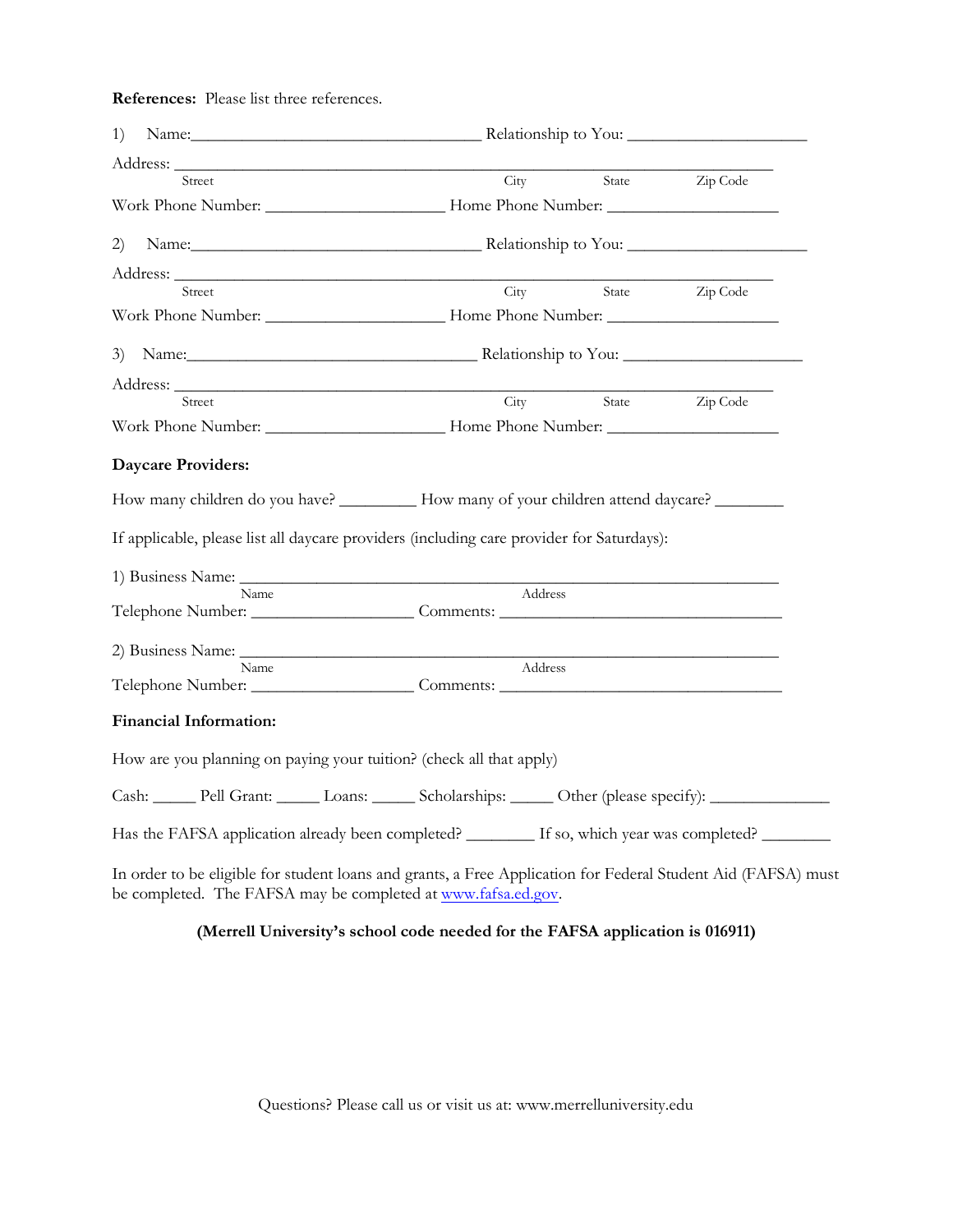Merrell University is mandated to maintain information for TITLE IV of the Civil Rights Act, therefore we ask for you to provide the following information.

| <b>OPTIONAL:</b>                                                                                   |  |  |
|----------------------------------------------------------------------------------------------------|--|--|
|                                                                                                    |  |  |
| Marital Status: Single ______ Married ______ Divorced ______ Widowed _____ Separated ______        |  |  |
|                                                                                                    |  |  |
| Living with: Parent _____ Spouse ______ Self ______ Guardian ______ Friend _______ Relative ______ |  |  |

I attest to the fact that all information given on this application is complete and correct and any omission or falsification will result in denial of admission or immediate dismissal.

\_\_\_\_\_\_\_\_\_\_\_\_\_\_\_\_\_\_\_\_\_\_\_\_\_\_\_\_\_\_\_\_\_\_\_\_\_\_\_\_\_\_\_\_\_\_\_\_\_\_\_\_\_\_\_\_\_\_\_\_\_\_\_\_\_\_\_\_\_\_\_\_\_\_\_\_\_\_

I give my permission for a faculty member at Merrell to contact any of the above individuals/businesses to perform a background check on me, or regarding my admission or attendance at Merrell University.

If approved for admission, I agree to abide by all rules and regulations of the University.

| Signature                                                          | Date |
|--------------------------------------------------------------------|------|
| (I understand that typing my name here is the same as a signature) |      |